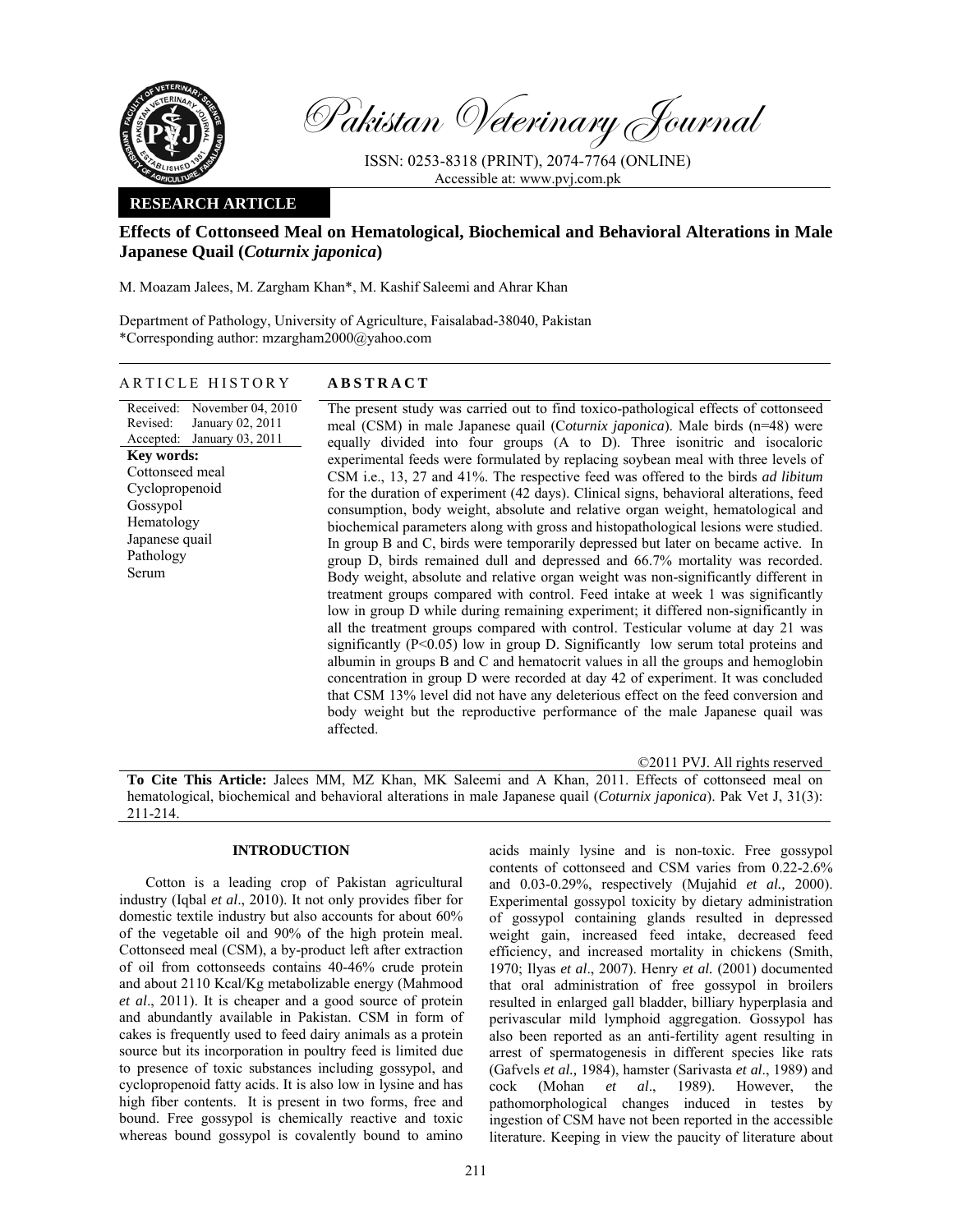effects of CSM upon male reproductive system, the present project has been designed to study the pathological effects of feeding different levels of CSM upon the testes, thyroid and adrenals of male Japanese quail (*Coturnix japonica*).

### **MATERIALS AND METHODS**

#### **Experimental design and bird's management**

A total of 48 male Japanese quail (*Coturnix japonica*) at 40 days of age apparently free from any clinical aliment were procured from a local farm. After acclimatization of three days, birds were divided into four equal groups, i.e., A to D. Birds were kept in individual wire cages and kept on basal feed had 21% total protein. Three experimental feeds were prepared by replacing soybean meal with CSM at varying level, i.e., 0, 13, 27 and 41% for groups A, B, C and D, respectively. Quail in all the groups were offered respective feed and water *ad libitum*. The duration of the experiment was 42 days. Five birds from each group were killed humanely on day 21 while remaining birds were killed at day 42 of the experiment.

#### **Parameters studied**

Clinical signs and behavioral alterations included alertness of birds, response on stimulus, mating behavior (mounting on the pen mates) and foaminess in the faces in all the groups were observed twice a day. Feed intake and mortality of birds from all the groups was recorded daily and body weight weekly.

Blood of each bird was collected with and without anticoagulant for hematological and serum biochemical studies, respectively. Hematological parameters including hematocrit, hemoglobin (Benjamin, 1978) and erythrocytic and leukocytic counts (Natt and Herrick, 1952) were determined. Biochemical parameters including serum total protein and albumin were determined following the methods described by Oser (1976) and Varley *et al*. (1980), respectively. Testes volume was determined by volume displacement technique.

#### **Statistical Analysis**

The data thus obtained were analyzed statistically by Analysis of Variance test using a computer software package (MSTAT-C). Different group means were compared by Duncan's multiple range test. The level of the significance was P≤0.05.

### **RESULTS**

#### **Clinical signs and behavioral alterations**

Clinical sings were dose dependent. Mounting and foaminess in droppings was consistent feature in all treatment groups (Table 1). Crowing decreased in dose related manner and minimum was in 41% CSM group.

#### **Bodyweight, feed intake and organ weight**

Non-significant difference was observed in body weight of treatment groups compared with control group throughout the experiment (Table 2). Feed intake of the birds in group D (41% CSM) was significantly  $(P<0.05)$ lower than that of control group A through out the experiment (Table 3). All the remaining groups were nonsignificantly different from control group. Absolute weight and relative weight of testes, thyroid and adrenals obtained at days 21 and 42 were non-significantly different from control group (Table 3).

### **Testes Volume**

At day 21, the volume of the testes of group D was significantly lower compared with control group A (Table 4). However, volume of testes of groups B and C was non-significantly different from group A. At day 42, there was non-significant difference in testes volume among all treatment groups compared with control group.

**Table 1:** Clinical signs and behavioral alterations in male Japanese quail (C*oturnix japonica*) fed various levels of cottonseed meal

| <b>Parameters</b>                                                          | Groups |      |                   |      |
|----------------------------------------------------------------------------|--------|------|-------------------|------|
|                                                                            |        |      |                   |      |
| Depression                                                                 | 0      | $+1$ | $+2$              | +4   |
| Attraction towards feed                                                    | $+4$   | $+3$ | $+2$              | $+2$ |
| Attraction towards water                                                   | $+4$   | $+3$ | $+3$              | $+2$ |
| Mounting upon pen mates                                                    | $+4$   | +4   | $+3$              | $+3$ |
| Crowing                                                                    | $+4$   | +4   | $+4$              | $+3$ |
| Foaminess in droppings                                                     | $+4$   | +4   | $+4$              | $+3$ |
| $C_{\text{max}}$ $\Lambda$ is a smooth as is a small colored in section of |        | D.   | حمال مسمنات المسم |      |

Group A served as control while groups B, C and D were kept on feed containing 13, 27 and 42% cottonseed meal, respectively.

Table 2: Body weight and feed intake of the male |apanese quail fed different levels of cottonseed meal

|                            |                      | . .               |                   |                   |                   |                   |
|----------------------------|----------------------|-------------------|-------------------|-------------------|-------------------|-------------------|
| Parameters/                | Weeks \<br>Periods ( |                   |                   |                   |                   |                   |
| Groups                     |                      |                   |                   |                   |                   | ь                 |
| Body weight (g)            |                      |                   |                   |                   |                   |                   |
| A                          | $146.80 \pm 20.0$    | $146.00 \pm 19.9$ | $154.00 \pm 3.6$  | $140.00 \pm 21.8$ | $144.00 \pm 16.0$ | $154.20 \pm 18.4$ |
| B                          | $151.00 \pm 12.4$    | 143.40±20.0       | $152.60 \pm 13.6$ | $146.20 \pm 13.8$ | $159.00 \pm 11.7$ | $148.4 \pm 13.3$  |
| C                          | 144.80±17.5          | $147.00 \pm 14.4$ | $156.40 \pm 10.6$ | $150.00+9.9$      | $151.40 \pm 3.6$  | $151.60 \pm 12.4$ |
| D                          | 134.40±26.9          | 137.40±23.6       | $131.80 \pm 27.8$ | $144.00 \pm 26.8$ | $156.00 \pm 8.2$  | $142.60 \pm 12.0$ |
| Feed intake (g/birds/ day) |                      |                   |                   |                   |                   |                   |
| A                          | 158.04±22.5a         | 135.80±19.4       | $147.06 \pm 21.9$ | $149.23 \pm 21.2$ | $130.73 \pm 18.6$ | $161.57 \pm 20.7$ |
| B                          | 128.42±18.3ab        | $135.40 \pm 19.4$ | $146.27 \pm 20.8$ | $163.87 \pm 23.4$ | $154.98 \pm 22.1$ | $138.87 \pm 19.7$ |
| C                          | 124.96±17.8ab        | 119.63±17.9       | $134.57 \pm 19.4$ | $163.63 \pm 23.6$ | $153.62 \pm 22.2$ | $136.24 \pm 19.5$ |
| D                          | $119.95 \pm 17.1b$   | 140.14±20.5       | 145.32±20.7       | 153.31±21.9       | $128.00 \pm 17.2$ | $125.00 \pm 17.4$ |

Group A served as control while groups B, C and D were kept on feed containing 13, 27 and 42 % cottonseed meal, respectively. Values (Mean±SD) of each parameter in each column followed by different letters differ significantly (P≤0.05).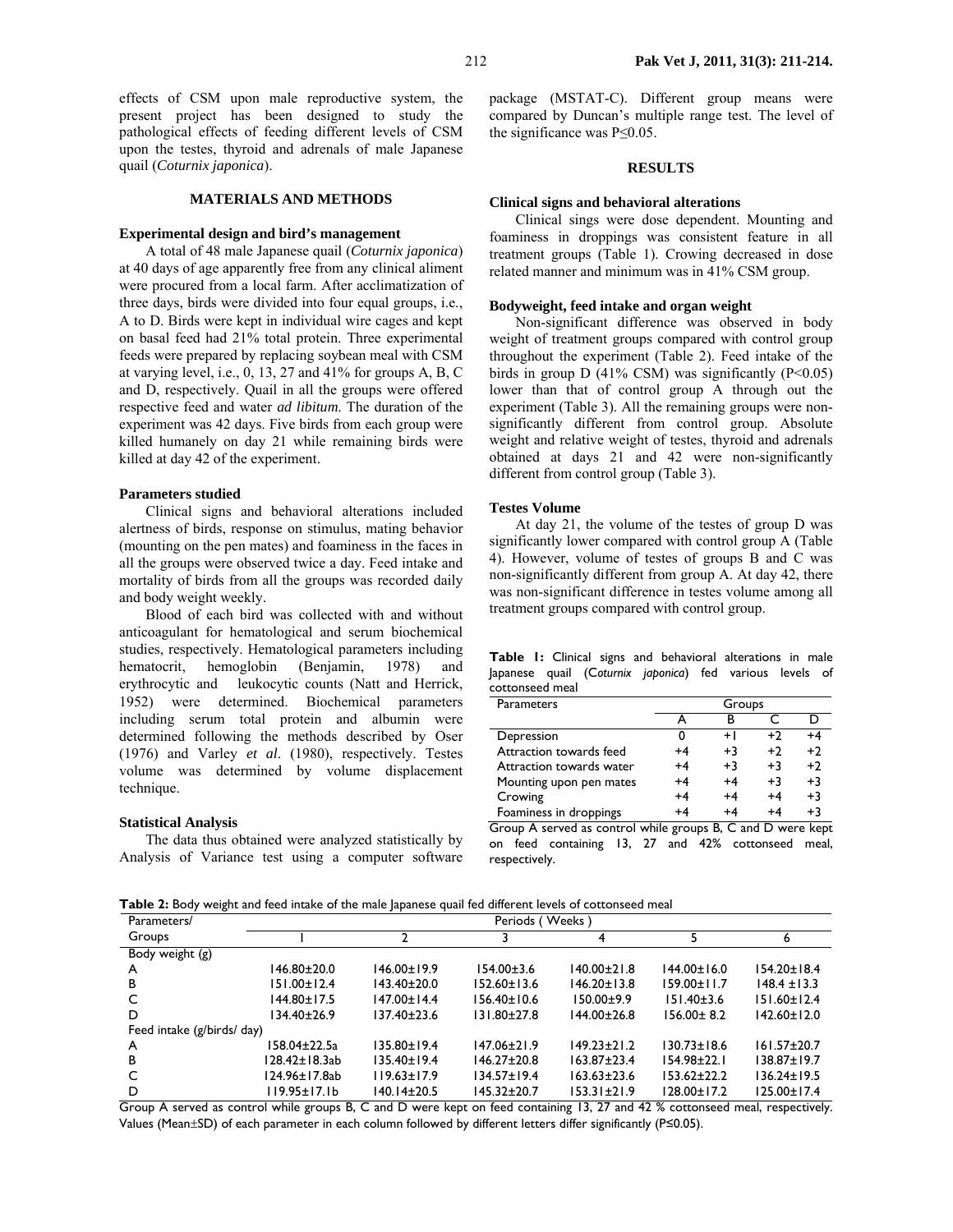Table 3: Absolute weight and relative organs weights of male Japanese quail fed different levels of CSM

| Experimental |                      | -<br>ີ<br>. .<br>Absolute weight |                   | Relative weight                         |                   |                   |
|--------------|----------------------|----------------------------------|-------------------|-----------------------------------------|-------------------|-------------------|
| Day/Groups   | <b>Festes</b>        | Adrenal                          | Thyroid           | Testes                                  | Adrenal           | Thyroid           |
| Day 21       |                      |                                  |                   |                                         |                   |                   |
| A            | $4.59 \pm 1.08$      | $0.013 \pm 0.01$                 | $0.061 \pm 0.05$  | $3.05 \pm 0.66$                         | $0.011 \pm 0.01$  | $0.041 \pm 0.05$  |
| в            | $3.38 \pm 0.77$      | $0.012 \pm 0.001$                | $0.010 \pm 0.01$  | $2.18 \pm 0.46$                         | $0.006 \pm 0.001$ | $0.006 \pm 0.001$ |
|              | $3.89 \pm 0.45$      | $0.039 + 0.04$                   | $0.007 \pm 0.001$ | $2.67 \pm 0.26$                         | $0.025 + 0.02$    | $0.003 \pm 0.001$ |
| D            | $2.18 \pm 0.89$      | $0.015 \pm 0.01$                 | $0.041 \pm 0.03$  | 1.87+0.69                               | $0.014 \pm 0.001$ | $0.039 \pm 0.03$  |
| Day 42       |                      |                                  |                   |                                         |                   |                   |
| A            | $4.53 \pm 0.34$      | $0.049 \pm 0.02$                 | $0.021 \pm 0.03$  | $3.17 \pm 0.18$                         | $0.031 \pm 0.02$  | $0.014 \pm 0.02$  |
| в            | $4.62 \pm 0.42$      | $0.03 \pm 0.001$                 | $0.004 \pm 0.001$ | $3.18 \pm 0.49$                         | $0.029 \pm 0.02$  | $0.005 \pm 0.001$ |
|              | $4.39 \pm 0.40$      | $0.068 \pm 0.02$                 | $0.038 + 0.01$    | $2.77 \pm 0.13$                         | $0.038 + 0.01$    | $0.005 \pm 0.001$ |
| D            | $4.34 \pm 0.79$<br>. | $0.121 \pm 0.17$                 | $0.09 \pm 0.10$   | $2.77 \pm 0.55$<br>$\sim$ $\sim$ $\sim$ | $0.112 \pm 0.18$  | $0.031 \pm 0.04$  |

Group A served as control while groups B, C and D were kept on feed containing 13, 27 and 42 % cottonseed meal, respectively. Values (Mean±SD) of each experimental day in each column followed by different letters differ significantly (P≤0.05).

**Table 4:** Testicular volume of male Japanese quail feed different levels of cottonseed meal (Mean±SD).

| Experimental                                                |  |                                               |  |
|-------------------------------------------------------------|--|-----------------------------------------------|--|
| Days                                                        |  |                                               |  |
| 21                                                          |  | 4.500±1.12a 3.400±0.65a 3.600±0.42a 2.02±.86b |  |
| -42                                                         |  | 4.500±0.50 4.500±0.50 4.300±0.45 4.800±.04    |  |
| Group A served as control while groups B, C and D were kept |  |                                               |  |

on feed containing 13, 27 and 42 % cottonseed meal, respectively. Values (Mean±SD) in each row followed by different letters differ significantly (P≤0.05).

### **Hematological parameters**

Hematocrit levels at day 21 were non-significantly different in all the groups in comparison with group A. However, at day 42, the hematocrit value of group B and D were significantly lower from control while group C differed non-significantly (Table 5). Concentration of hemoglobin on day 21 was non-significantly different among all the groups. However, at day 42, hemoglobin concentration of group D was significantly lower as compared with control, while all the remaining groups differed non-significantly. Erythrocyte as well as leukocyte counts at days 21 and 42 in all the groups were found non-significantly different from control group.

All groups showed non-significant changes of serum total protein as compared with control group at day 21 (Table 6). On day 42, serum total proteins in group B and C were significantly lower than that of groups A and D. However, values in group A were non significant with Group D.

Serum albumin at day 21 remained non-significantly different in all the groups compared with control group A. On day 42, albumin in serum of group B and C was significantly lower than of group A. However, group A was non significant with Group D (Table 6).

#### **DISCUSSION**

Cottonseed meal (CSM) is incorporated in livestock and poultry feeds but its use is limited due to presence of a substance gossypol which is toxic. Apart from the injurious effects upon liver, kidneys and hemopoietic system, gossypol has also been reported as an anti-fertility agent resulting in arrested spermatogenesis in rats (Gafvels *et al*., 1984) and cocks (Mohan *et al*., 1989). Pathological effects of gossypol naturally present in the CSM upon the male reproductive system of avian species have not been extensively studied.

**Table 5:** Hematological parameters in male Japanese quail fed different levels of cottonseed meal

| Experimental Hemato-                                        |                    | Hemo-                                               | Erythro-                    | Leukocyte                        |
|-------------------------------------------------------------|--------------------|-----------------------------------------------------|-----------------------------|----------------------------------|
| Days/Groups Crit (%)                                        |                    | Globin                                              | Cyte                        | $(103/\mu L)$                    |
|                                                             |                    | (g/d)                                               | $(106/\mu L)$               |                                  |
| Day 21                                                      |                    |                                                     |                             |                                  |
| A                                                           | $32.20 \pm 1.48$   | $15.06 \pm 0.39$                                    |                             | $4.63 \pm 0.22$ 32.80 $\pm$ 2.68 |
| в                                                           | $30.40 \pm 3.58$   | $13.86 \pm 1.15$                                    | $4.67 \pm 0.22$ 30.0 ± 3.16 |                                  |
| C                                                           | $29.80 \pm 3.56$   | $14.44 \pm 0.78$                                    |                             | $4.92 \pm 0.92$ 28.40 $\pm$ 5.73 |
| D                                                           | $32.0 \pm 1.87$    | $14.22 \pm 0.40$                                    |                             | 4.488±0.3528.400±4.10            |
| Day 42                                                      |                    |                                                     |                             |                                  |
| A                                                           | 48.40±1.67a        | $16.03 \pm 0.45a$ 4.56 $\pm$ 0.22 30.80 $\pm$ 2.68  |                             |                                  |
| в                                                           | $42.40 \pm 5.22$ b | $14.89 \pm 1.97$ a $4.26 \pm 0.64$ 27.60 $\pm$ 5.18 |                             |                                  |
| C                                                           | $43.2 + 4.55ab$    | 14.89±2.04a 4.55±0.54 27.20±4.82                    |                             |                                  |
| D                                                           |                    | 39.0±3.54b 12.21±1.05b 4.49±0.15 30.80±5.40         |                             |                                  |
| Group A served as control while groups B, C and D were kept |                    |                                                     |                             |                                  |

on feed containing 13, 27 and 42 % cottonseed meal, respectively. Values (Mean±SD) of each experimental day in each column followed by different letters differ significantly (P≤0.05).

**Table 6:** Serum albumin and total protein levels in male Japanese quail fed different levels of cottonseed meal

| Groups                                                      | Day 21                |                                 | Day 42                                        |         |  |
|-------------------------------------------------------------|-----------------------|---------------------------------|-----------------------------------------------|---------|--|
|                                                             | <b>Albumin</b>        | Total                           | Albumin                                       | Total   |  |
|                                                             | g/dl                  | protein                         | g/dl                                          | protein |  |
|                                                             |                       | g/dl                            |                                               | g/dl    |  |
| A                                                           | 2.784±0.46 4.874±0.60 |                                 | $2.526 \pm 0.25a$ 4.710 $\pm$ 0.35a           |         |  |
| B                                                           | 2.758±0.19 5.436±0.44 |                                 | $2.002 \pm 0.09c$ 4.280 $\pm$ 0.11b           |         |  |
| C                                                           |                       | $2.374\pm0.38$ 4.808 $\pm$ 0.20 | 2.196±0.25bc 4.226±0.08b                      |         |  |
| D                                                           |                       |                                 | 2.742±0.38 4.864±0.29 2.402±0.25a 4.664±0.38a |         |  |
| Group A served as control while groups B, C and D were kept |                       |                                 |                                               |         |  |

on feed containing 13, 27 and 42 % cottonseed meal, respectively. Values (Mean±SD) in each column followed by different letters differ significantly (P≤0.05).

Crowing, cloacal gland secretion (foamy droppings) and mounting on the pen mates were behavioral index of the quail. In present study, the crowing frequency was linearly decreased with the increasing percentage of CSM, while the mounting and frequency of foaminess in dropping remained consistent. Crowning and foaminess in feces along with mounting are the indication of reaching puberty. Decreased mounting and a gradual decrease in semen and fertility index in orally administrated gossypol acetic acid in domestic cocks were also reported by Mohan *et al*. (1989).

In the present study Japanese quail receiving CSM at higher percentage exhibited non significant difference in feed consumption and body weight. Similar results were reported in broiler chicks (Watkins *et al*., 1993; Gamboa